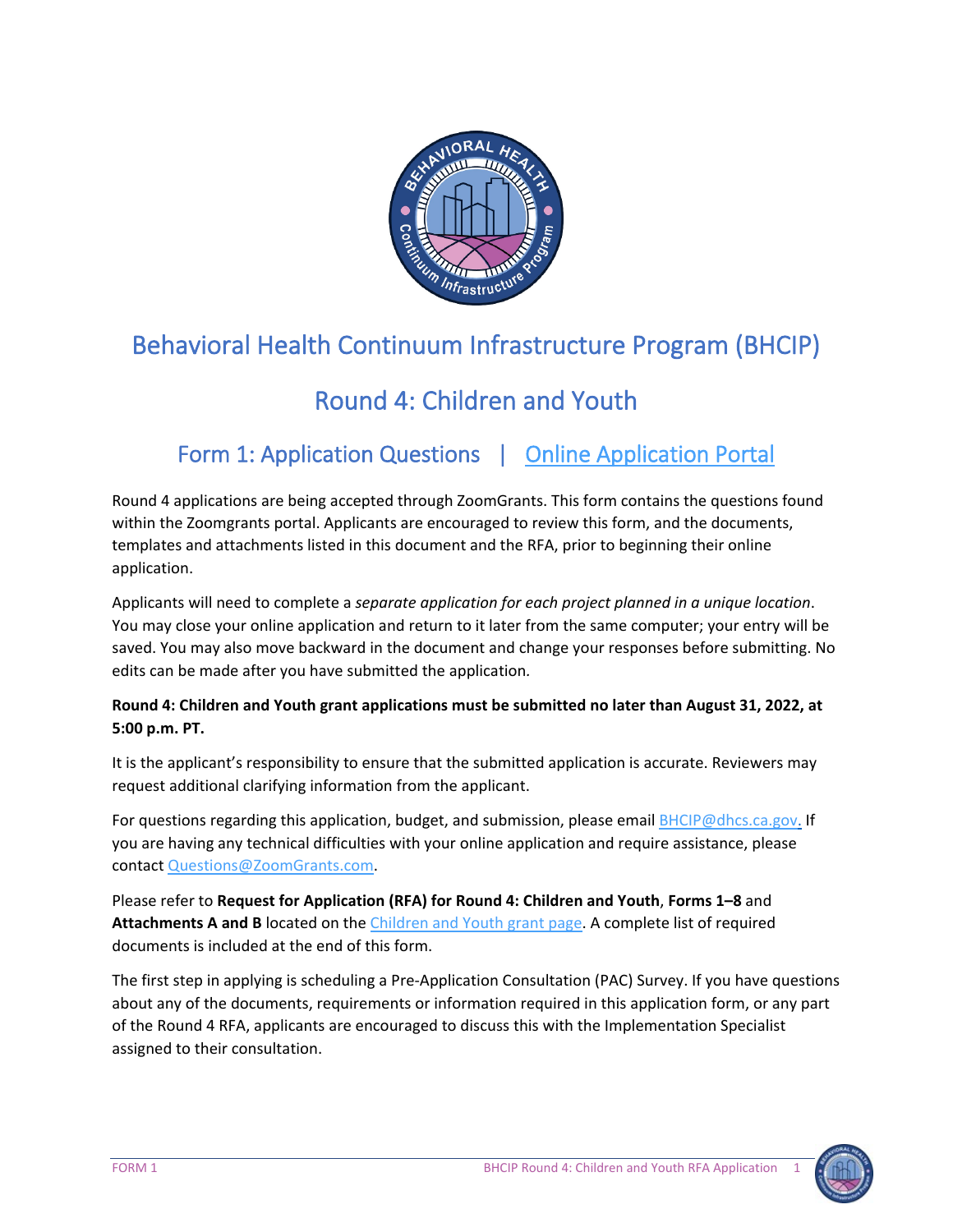For more details about the PAC, visit the [Pre-Application Consultations and Technical Assistance page.](https://www.infrastructure.buildingcalhhs.com/training-and-technical-assistance/) Implementation Specialist assigned to consult potential applicants are disqualified from reviewing any applications that may be submitted as a result.

They are a resource dedicated to helping applicants successfully navigate a complex application process and applicants are encouraged to utilize their knowledge and experience to the fullest extent possible.

Additional information, forms, and links are available on the [Children and Youth](https://www.infrastructure.buildingcalhhs.com/grantees/cy/) page.

#### APPLICANT INFORMATION



This information is entered under the 'Applicant Information Tab' in the ZoomGrants portal.

For 'Match Value' enter numerical values only. Question 26 provides a space to enter details concerning the match value and source.

| Project Title:       |                                                                                     |
|----------------------|-------------------------------------------------------------------------------------|
| Amount Requested:    |                                                                                     |
| Match Value:         |                                                                                     |
|                      | Applicant Information (Enter the Name and Contact Information for Project Director) |
| <b>First Name</b>    |                                                                                     |
| Last Name            |                                                                                     |
| Telephone            |                                                                                     |
| Email                |                                                                                     |
|                      | <b>Organization Information (Entity Applying for Funding Information)</b>           |
| Name of Entity       |                                                                                     |
| (Street) Address 1   |                                                                                     |
| (Street) Address 2   |                                                                                     |
| City                 |                                                                                     |
| <b>State</b>         |                                                                                     |
| Zip+4 Postal Code    |                                                                                     |
| Country              |                                                                                     |
| Telephone            |                                                                                     |
| Fax                  |                                                                                     |
| Website              |                                                                                     |
| Federal Tax ID (EIN) |                                                                                     |
| <b>UEI Number</b>    |                                                                                     |
|                      |                                                                                     |

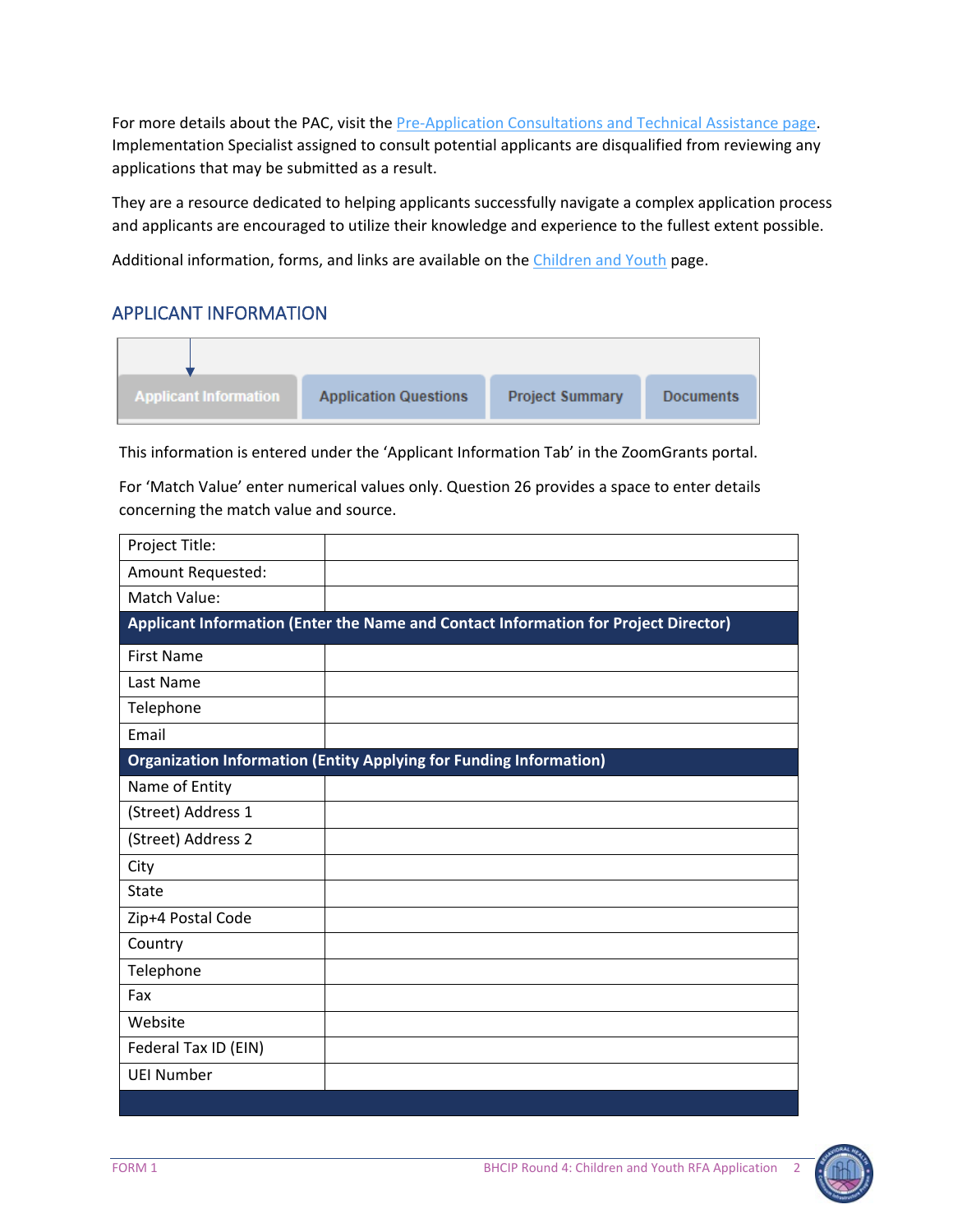| Lead Authorized Representative |  |  |
|--------------------------------|--|--|
| First Name                     |  |  |
| Last Name                      |  |  |
| Title                          |  |  |
| Email                          |  |  |

#### PROJECT SUMMARY

| <b>Applicant Information</b> | <b>Application Questions</b> | <b>Project Summary</b> | <b>Documents</b> |
|------------------------------|------------------------------|------------------------|------------------|

Table 1) Project Site Information: Project Site Information: Enter the street address of the proposed project. For new ground-up construction, enter the APN# or Parcel ID if not address has been assigned. Abbreviate as follows: Rd, St., Pl., Ave. Enter as much text as allowed. Make sure full address is also listed in response to Question 8.

| <b>Project Summary (Physical Location of Proposed Project)</b> |  |  |
|----------------------------------------------------------------|--|--|
| Address Line 1                                                 |  |  |
| Address Line 2                                                 |  |  |
| <b>Street</b>                                                  |  |  |
| City                                                           |  |  |
| <b>State</b>                                                   |  |  |
| Zip                                                            |  |  |
| County                                                         |  |  |
| Parcel / APN #                                                 |  |  |
| Congressional District(s)                                      |  |  |
|                                                                |  |  |

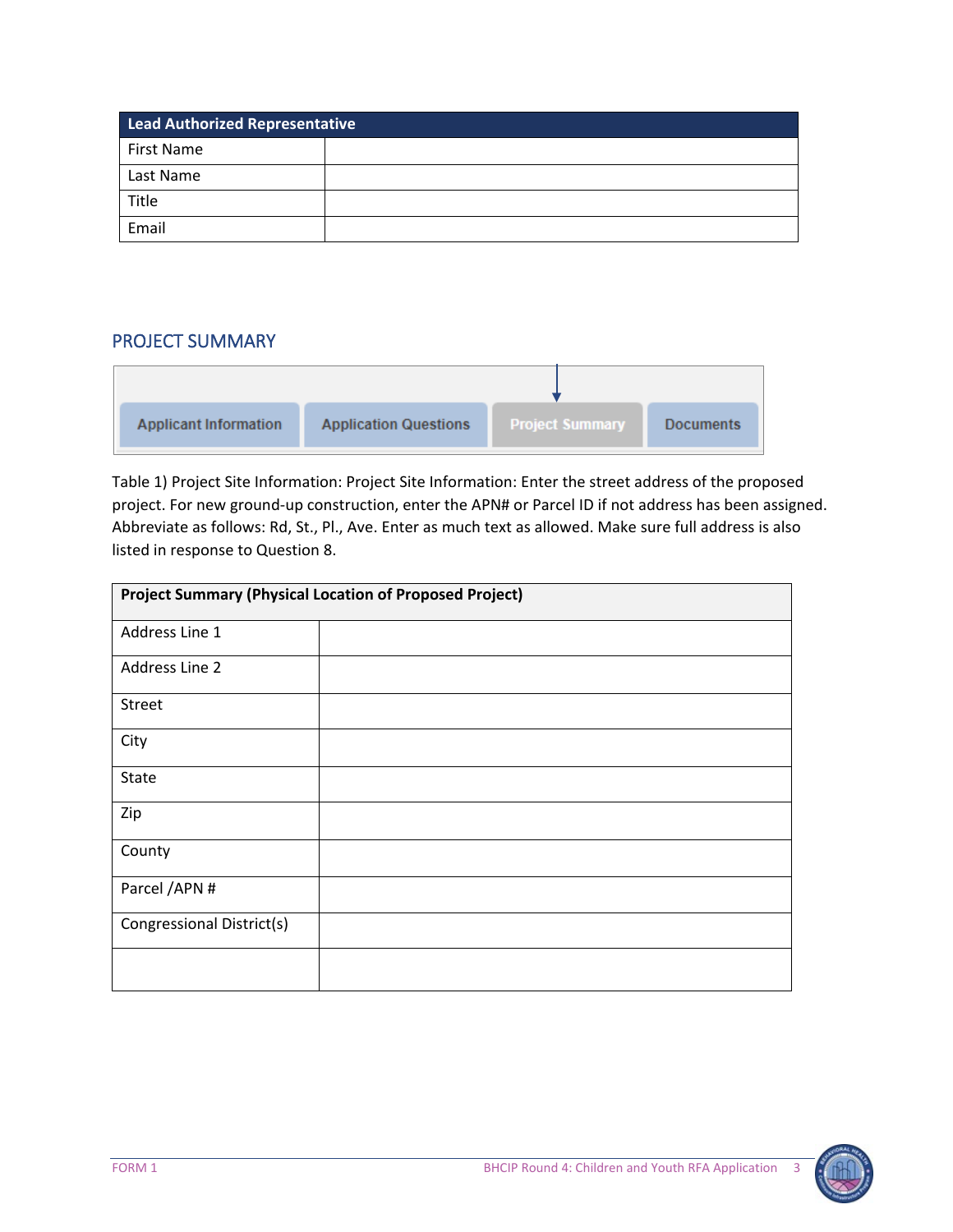Table 2) Medi-Cal Table: Please provide the following figures: (a) current percentage of Medi-Cal beneficiaries served for each target population; (b) projected percentage of additional Medi-Cal beneficiaries to be served. Enter numbers only, do not enter ranges or symbols.

| <b>Target Population</b>                                       | Current percentage of Medi-<br>Cal Beneficiaries served | Projected percentage of additional<br>Medi-Cal beneficiaries to be served |
|----------------------------------------------------------------|---------------------------------------------------------|---------------------------------------------------------------------------|
| Children (birth-18 years)                                      |                                                         |                                                                           |
| Transition-Age Youth (18-<br>25 years)                         |                                                         |                                                                           |
| Perinatal<br>(pregnant/postpartum<br>women and their children) |                                                         |                                                                           |
| <b>Family Services</b>                                         |                                                         |                                                                           |

### APPLICATION QUESTIONS

| <b>Applicant Information</b> | <b>Application Questions</b> | <b>Project Summary</b> | <b>Documents</b> |
|------------------------------|------------------------------|------------------------|------------------|

1. What type of entity is the lead applicant? If selecting Nonprofit Corporation, provide evidence of nonprofit status.

□ County

☐ City

 $\Box$  Tribal Entity

☐ Nonprofit Corporation

□ For-Profit Corporation

2. If applicable, what type of entity is the co-applicant? If selecting Nonprofit Corporation, provide evidence of nonprofit status.

□ County

☐ City

 $\Box$  Tribal Entity

 $\Box$  Nonprofit Corporation (please provide evidence of nonprofit status)

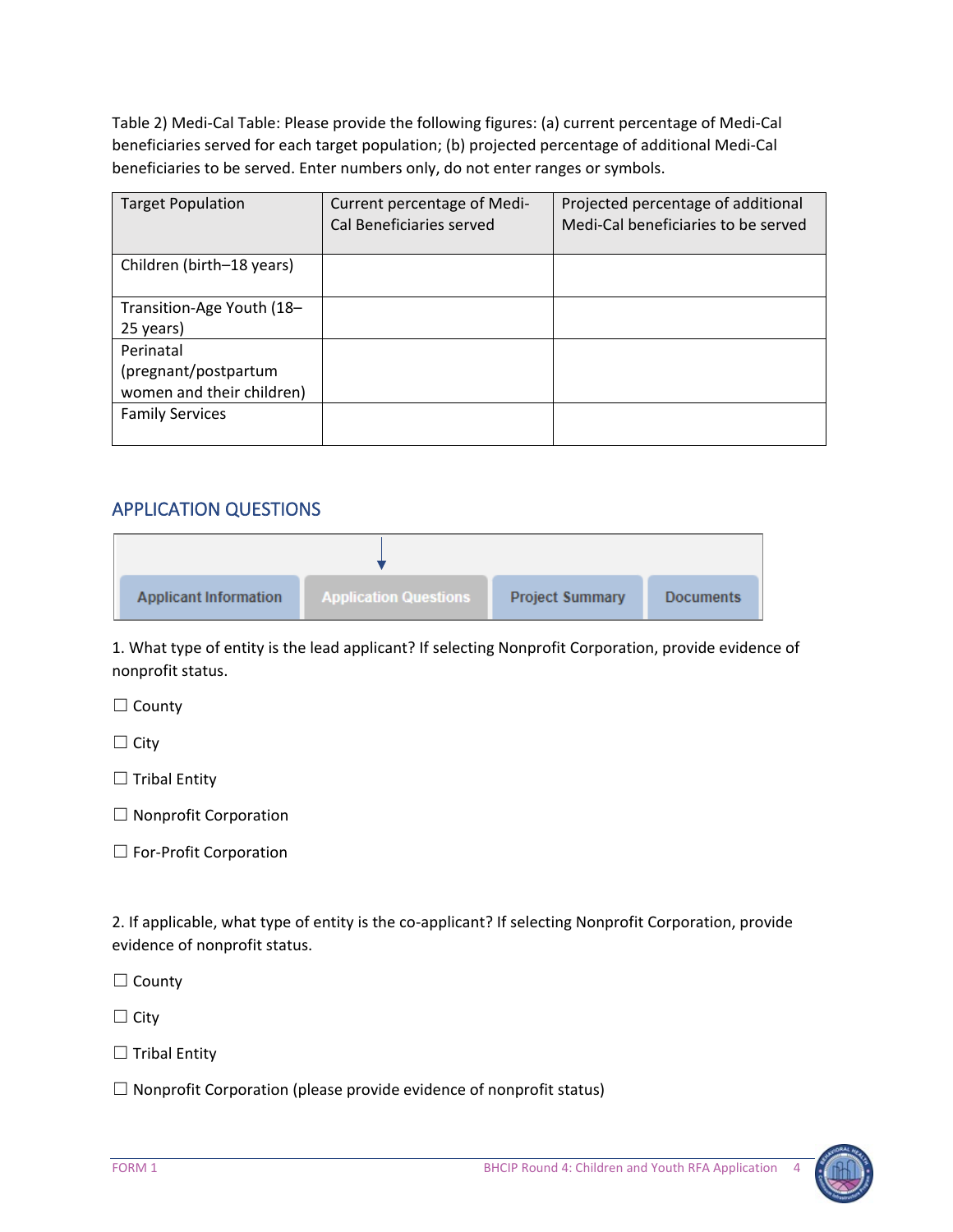□ For-Profit Corporation

 $\Box$  Not applicable

# PRE-APPLICATION CONSULTATION

3. **PAC Survey:** Have you submitted a pre-application consultation survey for Round 4: Children and Youth? The survey is necessary to schedule the pre-application consultation, which is a required activity. The deadline to submit a pre-application consultation survey and request a PAC is August 10, 2022.

PAC Code\_\_\_\_\_\_\_\_\_\_\_

Last name of PAC Implementation Specialist

#### PROJECT INFORMATION

4. **Facility Category:** Please select the category of the facility according to requirements of eligible projects outlined in the RFA in Section 3.3: Eligible Facilities. Applicants should discuss project types during the pre-application consultation.

- $\Box$  Outpatient services
- $\Box$  Residential clinical program

5. **Facility Type:** *See eligible facilities as outlined in Section 3.3: Eligible Facilities. Select all facility type(s) for which funding is being sought in this application.*

- $\Box$  Adolescent Residential Treatment Facilities for Youth with Substance Use Disorder (SUD)
- $\Box$  Children's Crisis Residential Program (CCRP)
- $\Box$  Community Mental Health Clinic (outpatient)
- $\Box$  Community Treatment Facility (CTF)
- $\Box$  Community Wellness/Youth Prevention Center
- $\Box$  Crisis Stabilization Unit (CSU)
- $\Box$  Outpatient Treatment for SUD
- $\Box$  Partial Hospitalization Program
- $\Box$  Perinatal Residential SUD Facilities
- $\Box$  Psychiatric Acute Care Hospital
- $\Box$  Psychiatric Health Facility (PHF)
- $\Box$  School-Linked Health Center
- $\Box$  Short-Term Residential Therapeutic Programs (STRTPs)

6. **State Priorities:** Identify each of the State Priorities your project is targeting (RFA Section 1.1) and describe how the project will meet these priorities. Check all that apply:

 $\Box$  Invest in behavioral health and community care options that advance racial equity

 $\Box$  Seek geographic equity of behavioral health and community care options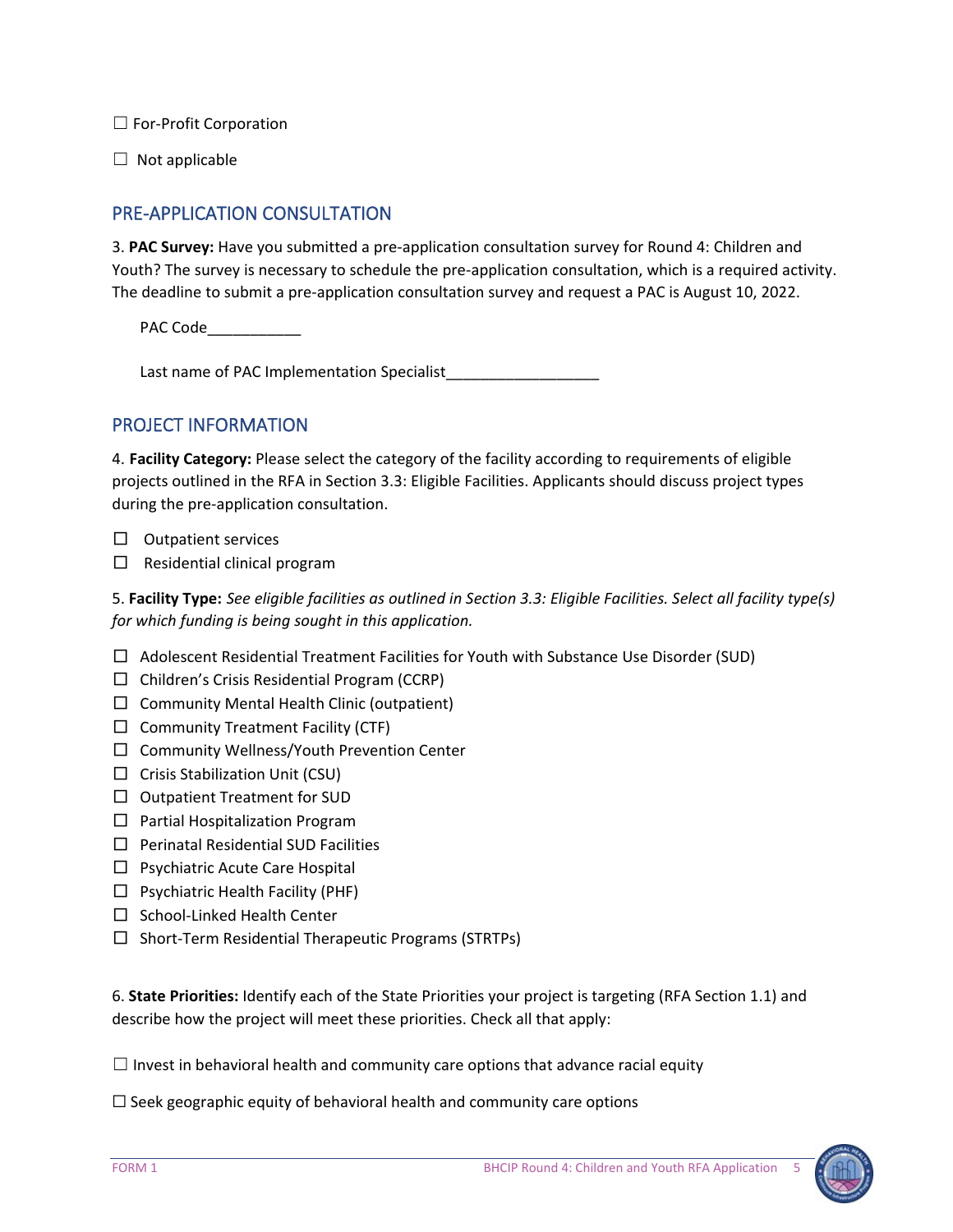- $\Box$  Address urgent gaps in the care continuum for people with behavioral health conditions, including seniors, adults with disabilities, and children and youth
- $\Box$  Increase options across the life span that serve as an alternative to incarceration, hospitalization, homelessness, and institutionalization
- $\Box$  Meet the needs of vulnerable populations with the greatest barriers to access, including people experiencing homelessness and justice involvement
- $\Box$  Ensure care can be provided in the least restrictive settings to support community integration, choice, and autonomy
- $\Box$  Leverage county and Medi-Cal investments to support ongoing sustainability

 $\Box$  Leverage the historic state investments in housing and homelessness

7. **Describe State Priorities:** Please describe how your project meets the priorities you have selected above (limit 500 words).

8. **Geographic Service Area:** What is the geographic service area (including cities/counties) for the proposed project? Also include the physical address of the project site.

9. **Medi-Cal Beneficiaries:** Does the proposed project make a commitment to serve Medi-Cal beneficiaries?

☐ Yes

☐ No

10. **For-profit Experience:** If the applicant is a for-profit organization that does not have prior behavioral health experience, they must collaborate with a nonprofit organization, tribal entity, city, or county, with the requirement that the partner organization has related prior experience, reflected in the successful development, ownership, or operation of a relevant project for the target population

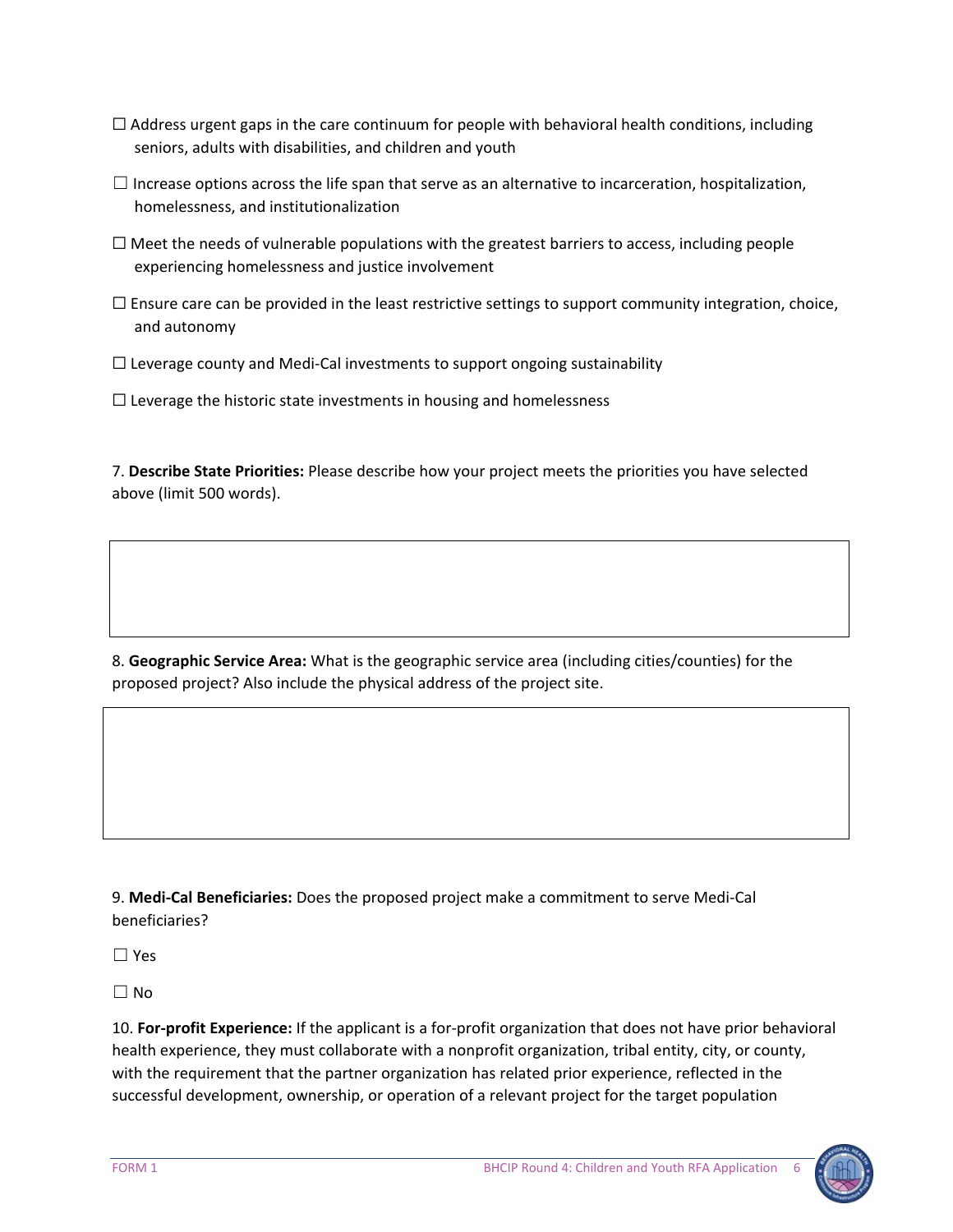- A) Memorandum of understanding (MOU) or other agreement with the nonprofit organization, tribal entity, city, or county to confirm the for-profit organization's role in the project, including that they are working on behalf of the service provider
- B) Narrative description of related prior experience, describing the successful development, ownership, or operation of a comparable size and type of project for individuals who qualify as members of the target population (see #11).
- C) Not applicable: applicant is not a for-profit organization
- 11. If you selected "B) Related prior experience," above, please describe that experience. (Limit 400 words)

12. **Services Payors:** Describe how the behavioral health services to be delivered at this project site will be paid for and sustained once project construction is complete (limit 200 words).

13. **Percentages of Funds by Payors:** Please include percentages of funds by payor, as described in question 12. Totals should equal 100%. For other, please reference "other" as described in question 12.

☐ Insurance

□ Private health: \_\_\_\_\_

☐ Medi-Cal: \_\_\_\_\_\_\_\_\_

 $\Box$  Grant:

 $\Box$  Funding from county:

 $\Box$  Private pay:

 $\Box$  Other (reference "other" as described above):

### TARGET POPULATION/DIVERSITY

14. **Expanding Capacity:** Describe how the proposed project will expand community capacity for serving children and youth ages 25 and younger, including pregnant/postpartum women and their children and

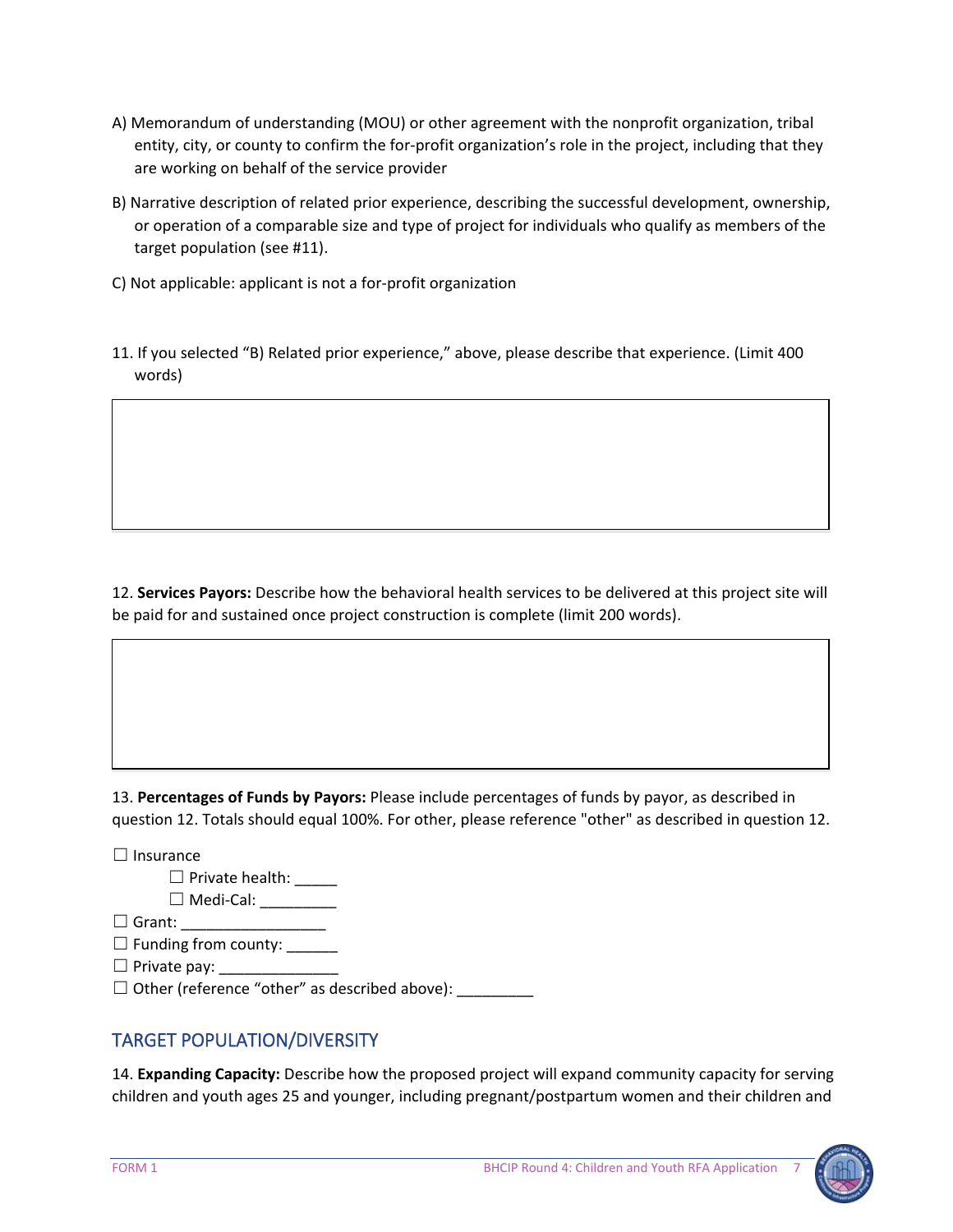transition-age youth, along with their families. In addition, please describe the applicant's experience working with this population (limit 500 words).

15. **Licensing and Certifications**: List any behavioral health licensing, certifications, and/or accreditations required at the state and/or local level to operate the existing program. Include licensing and certification numbers and named holders as applicable.

16. **Family Services**: Will the proposed infrastructure project include family-based clinical or supportive services to the target population? Please indicate whether the project will provide family-based services for each target population by writing YES or NO in the spaces provided.

| <b>Target Population</b>           | Yes, family services included | No, family services not included |
|------------------------------------|-------------------------------|----------------------------------|
| Children (birth-18 years)          |                               |                                  |
|                                    |                               |                                  |
| Transition-Age Youth (18-25 years) |                               |                                  |
| Perinatal (pregnant/postpartum     |                               |                                  |
| women and their children)          |                               |                                  |

17. **Family Services: Description:** Describe any of the family-based clinical or supportive services being offered (limit 500 words).

18. **Diversity, Equity and Inclusion**: Describe how the project will advance racial equity & meet the needs of individuals from diverse backgrounds. Applicants must affirm they will not exclude certain populations, such as those who are justice involved or in foster care. Limit 500 words

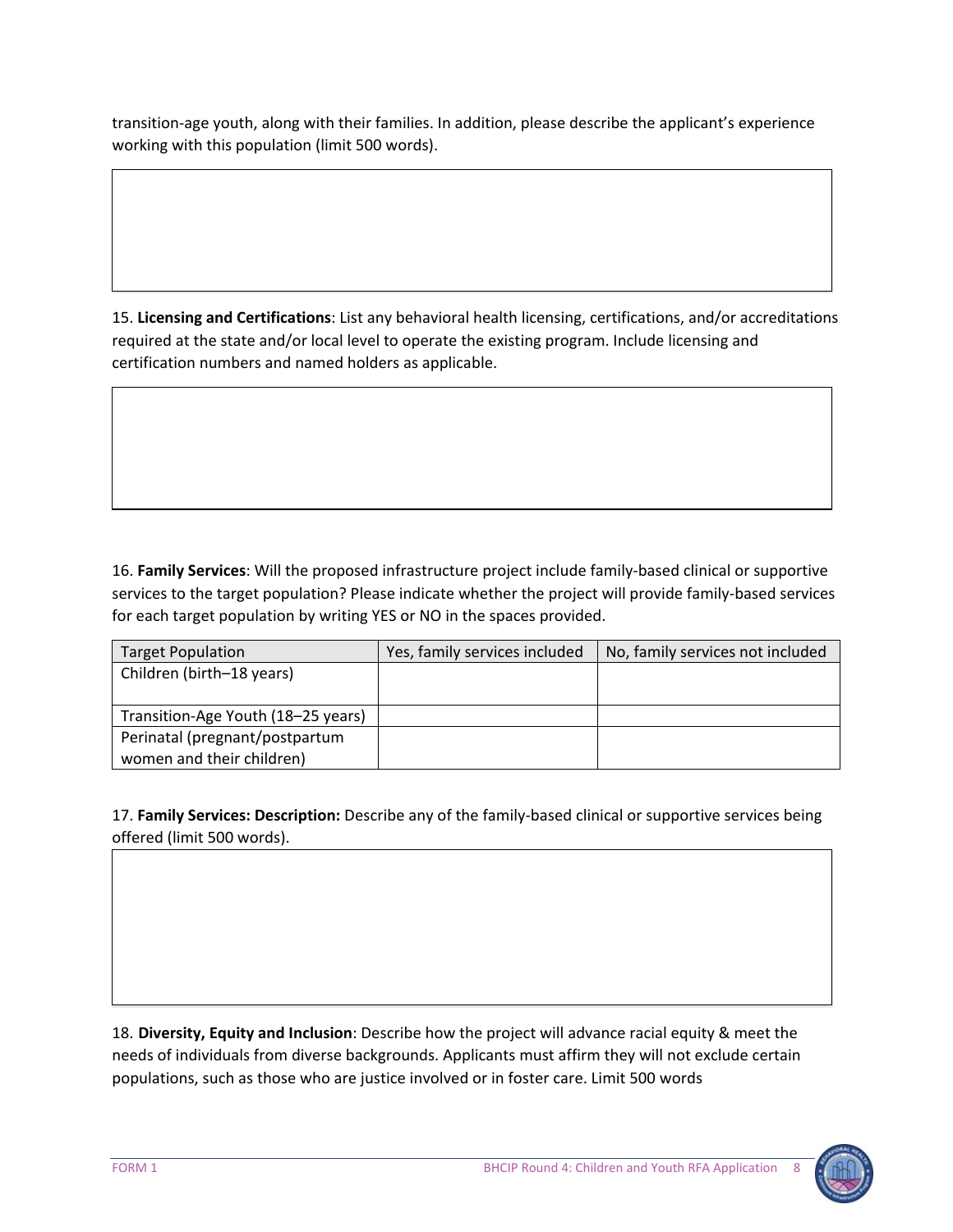# PROJECT DEVELOPMENT REQUIREMENTS

19. **Project Readiness:** Has the proposed project met the minimum threshold for project readiness (as outlined in RFA Section 3.2)?

☐ Yes

 $\Box$  No

20. **Development Phase:** Which phase of development describes the current status of the project (see RFA Section 3.2)? Select only one.

 $\Box$  Phase 1: Planning and pre-development

 $\Box$  Phase 2: Design development

□ Phase 3: Shovel ready

☐ Final Phase: Construction

21. **Development Phase Description:** Describe the phase selected above and how your project fits within this phase below. (Limit 400 words)

22. **Project Construction Type:** Enter the square footage associated to the project type, as it applies to your proposed project. Multiple selections allowed.

*Separate out the square footage for each type that applies; values should equal total project square footage. Enter values as numbers only; e.g., 1,354 sqf should be entered as "1354"*

| Project Construction Type                              | Square Footage |
|--------------------------------------------------------|----------------|
| 1. New ground-up construction (e.g., a new facility or |                |
| new setting being built)                               |                |

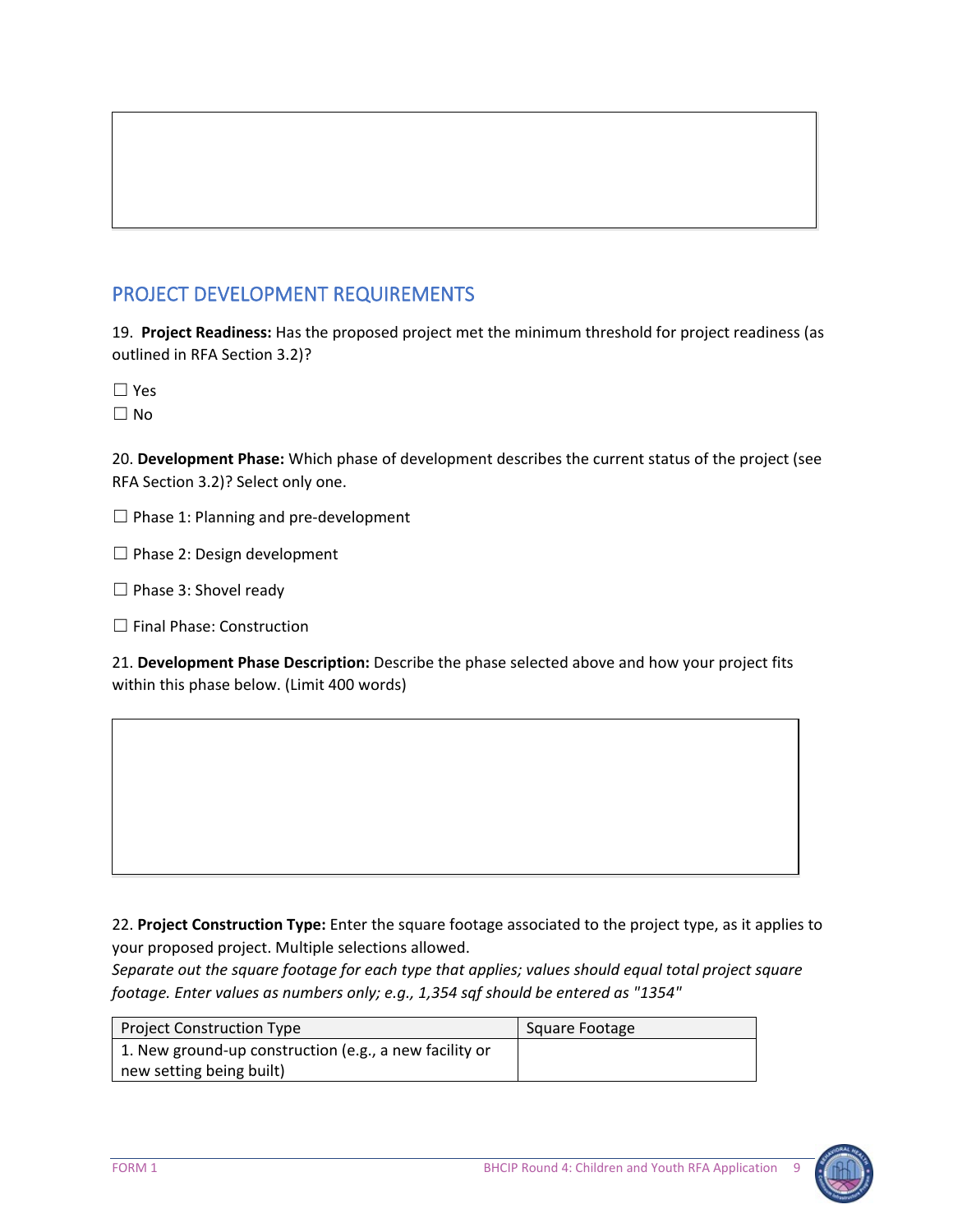| 2. Addition to an existing structure (e.g., constructing a |  |
|------------------------------------------------------------|--|
| new wing, new floor)                                       |  |
| 3. Rehabilitation of an existing facility that expands     |  |
| service capacity at current site                           |  |
| 4. Acquisition and adaptive reuse of an existing           |  |
| property (e.g., repurposing a grocery store)               |  |
| 5. Acquisition of existing facility/building, ready for    |  |
| turnkey operations (no renovation needed)                  |  |
| <b>Total Square Footage:</b>                               |  |
|                                                            |  |

23. **Describe Project Construction Type:** Based on above selection(s) please clearly describe not only the construction type, but what services will be offered as a result of that construction. Please describe how your project fits the construction type(s) selected above. If more than one was chosen, please clearly describe not only the construction type, but also the services that will be offered once construction is complete resulting from each separate Project Construction Type as outlined above. (limit 400 words).

For example: A project may be both "Addition to an existing structure" as well as "Rehabilitation of an existing facility" if it includes improvements to an existing structure *that expand capacity* in addition to adding a new wing or floor. An acceptable description of these services would begin by summarizing as follows:

- This project will add a new 800 SF wing to our existing CTF that will enable us to add 6 additional beds to our overall capacity (*followed by additional details*).
- The proposed project also involves the rehabilitation of our main outpatient facility space to allow for 60 new outpatient slots annually (*followed by additional details*).

24. **Previous Applications:** Has the applicant applied for previous BHCIP Rounds 1 through 3, including the Joint RFA and any Community Care Expansion (CCE) funding?

 $\Box$  Round 1: Crisis Care Mobile Units (CCMU)

 $\Box$  Round 2: County and Tribal Planning

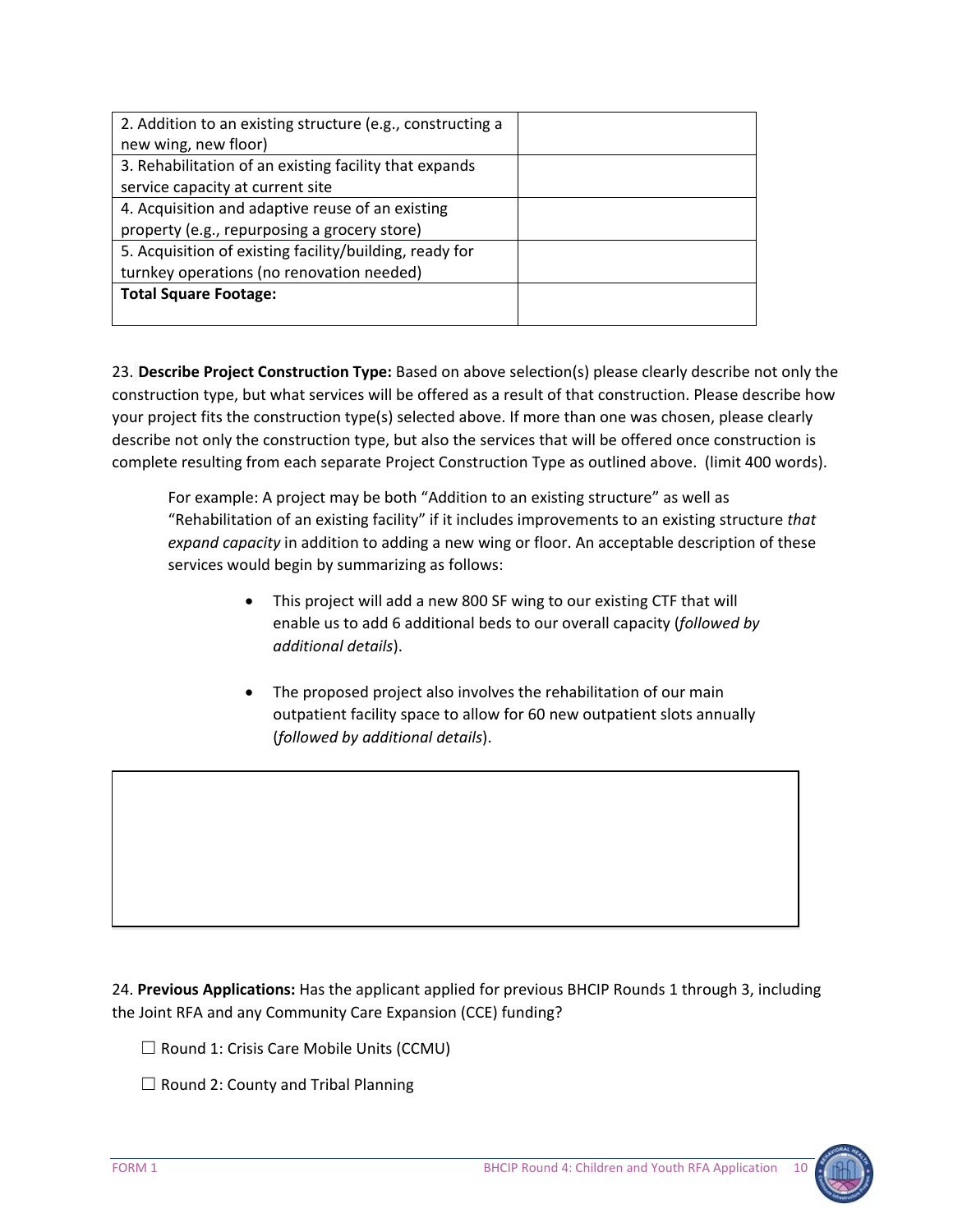$\Box$  Round 3: Launch Ready

 $\Box$  CCE: Capital Expansion

☐ CCE: Pre-Development

☐ No

25. **Previous Awards: Has the applicant received an award or notice of award for any of the above funding rounds?** Enter project title, award date, & describe how funds requested for Round 4 will be used for the separate and distinct purpose of further expansion of behavioral health services for the target population (limit 400 words).

26. **Match Requirements:** Please identify the source(s) and amounts of funds or real property contributions fulfilling the match requirement (see RFA Section 3.4). If identifying a real property contribution, please provide a certified appraisal and a bank loan document. The match values listed here should align with the match values listed in Form 2: Budget Template.

27. **Permits and Approvals:** List all approvals and permits that will be required to complete the project, and describe your strategy for obtaining them in a timely manner (limit 500 words).

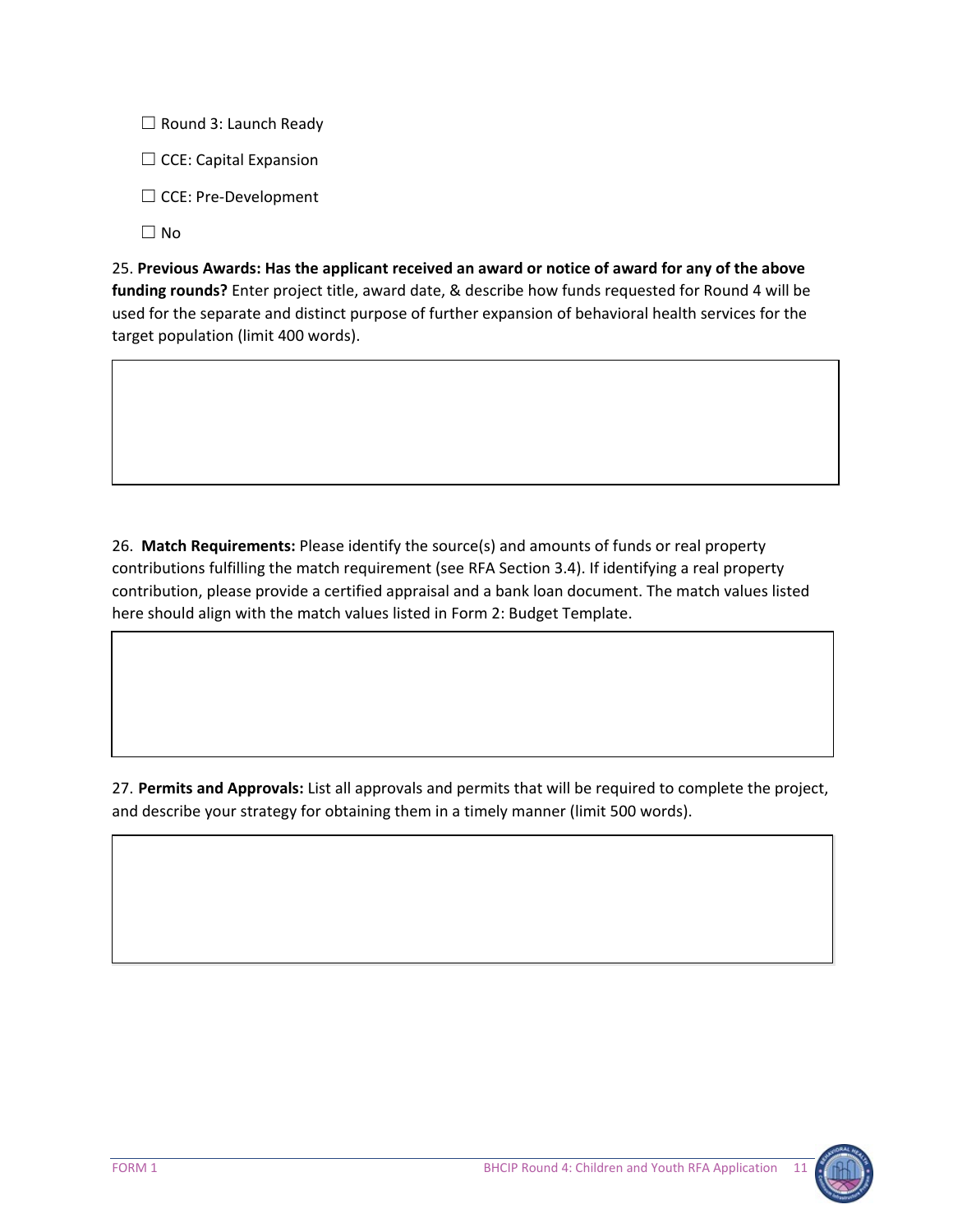28. **Outpatient Capacity:** Provide existing and expanded capacity below, by indicating how many individuals from the target population are currently served at the facility discussed in this proposal. Provide first existing capacity followed by expanded capacity.

If no outpatient services are currently provided and/or if this project is New Construction, Enter 0 for all Existing Outpatient Categories. Please note, only numerical values should be entered in the slot capacity cell. No special characters. Slots should be calculated on an annual basis.

| <b>Target Population</b>                                    | <b>Existing Outpatient</b><br><b>Capacity (total annual</b><br>slots) | <b>Expanded Outpatient</b><br><b>Capacity (total annual</b><br>slots) |
|-------------------------------------------------------------|-----------------------------------------------------------------------|-----------------------------------------------------------------------|
| Children (birth-18 years)                                   |                                                                       |                                                                       |
| Transition-Age Youth (18-25 years)                          |                                                                       |                                                                       |
| Perinatal (pregnant/postpartum<br>women and their children) |                                                                       |                                                                       |
| <b>Family Services</b>                                      |                                                                       |                                                                       |
| <b>TOTAL</b>                                                |                                                                       |                                                                       |

29. **Outpatient Expanded Capacity by Project Type:** Using the numbers provided above for Expansion, enter the proposed expanded capacity by construction type.

*The expanded total number of unique individuals served on an annual basis above your current outpatient capacity is the total value. Do not include current capacity. Enter numerical values only. Do not enter ranges.*

| <b>Target Population</b>                                    | <b>Ground-Up Construction</b><br><b>Project Expanded Capacity</b> | <b>Rehab/Addition</b><br><b>Expanded Capacity</b> |
|-------------------------------------------------------------|-------------------------------------------------------------------|---------------------------------------------------|
| Children (birth-18 years)                                   |                                                                   |                                                   |
| Transition-Age Youth (18–25 years)                          |                                                                   |                                                   |
| Perinatal (pregnant/postpartum<br>women and their children) |                                                                   |                                                   |
| <b>Family Services</b>                                      |                                                                   |                                                   |
| <b>Total Expanded Capacity</b>                              |                                                                   |                                                   |

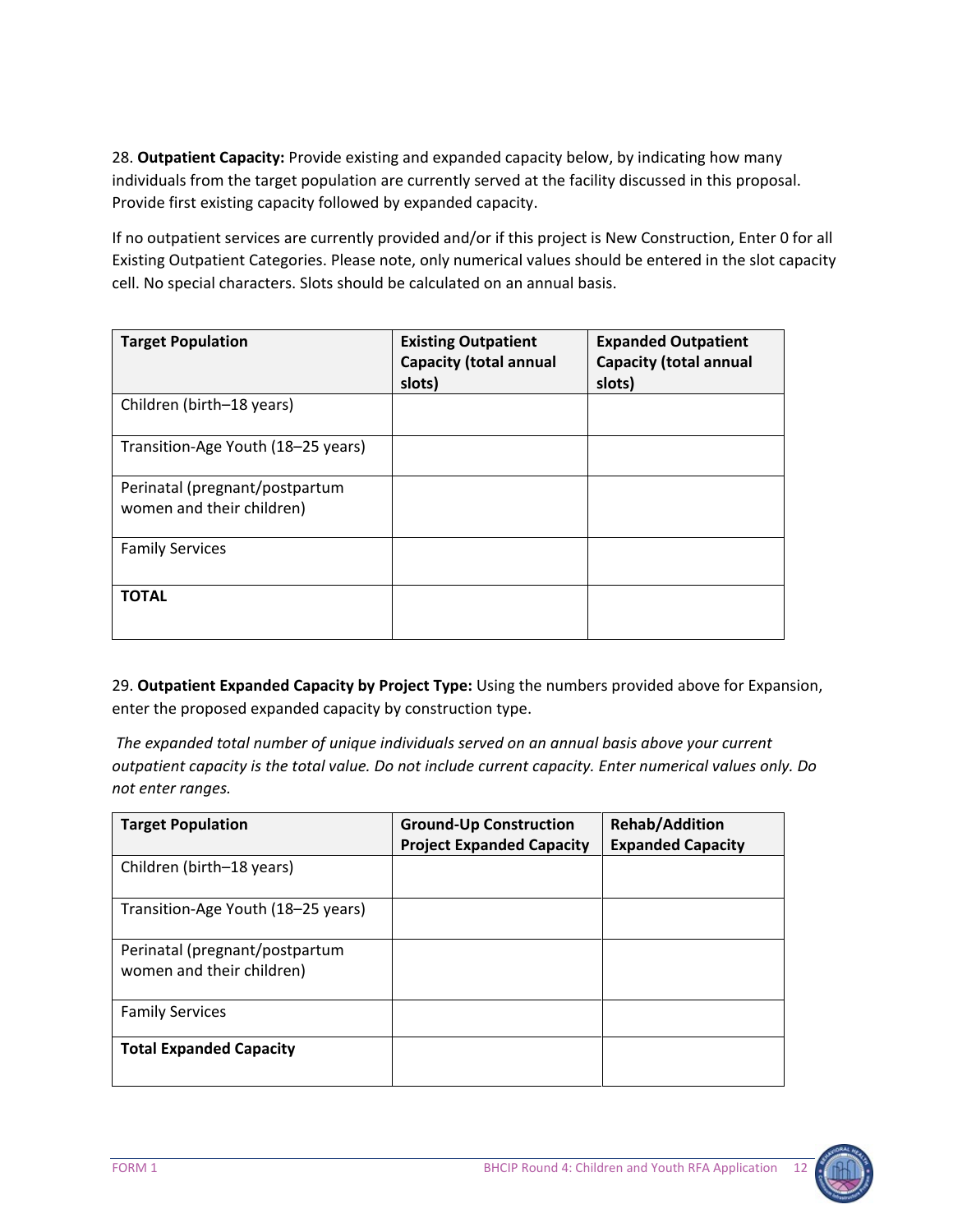30. **Residential Capacity:** Provide existing and expanded residential capacity below, by providing number of beds in use at the proposed project site (EXISTING) and then proposed number of new beds (EXPANSION.) Provide physical number of beds only, not annual capacity. If no residential services are currently provided, enter 0. If Ground-Up Construction, Enter 0. Enter numerical values only. Do not enter ranges or any other values.

| <b>Target Population</b>                                    | <b>Existing Residential</b><br><b>Beds</b> | <b>Expanded Residential Beds</b> |
|-------------------------------------------------------------|--------------------------------------------|----------------------------------|
| Children (birth-18 years)                                   |                                            |                                  |
| Transition-Age Youth (18–25 years)                          |                                            |                                  |
| Perinatal (pregnant/postpartum<br>women and their children) |                                            |                                  |
| <b>Family Services</b>                                      |                                            |                                  |
| <b>TOTAL</b>                                                |                                            |                                  |

31. **Expanded Residential Capacity by Project Type: Using the numbers provided above for Expansion, enter the proposed expanded capacity by construction type.** *The expanded number of physical beds proposed is the total value. Do not include current capacity. Enter numerical values only. Do not enter ranges.* 

| <b>Target Population</b>                                    | Ground-Up Construction<br>Project Expanded Bed | Rehab/Addition<br><b>Expanded Bed Count</b> |
|-------------------------------------------------------------|------------------------------------------------|---------------------------------------------|
|                                                             | Count                                          |                                             |
| Children (birth-18 years)                                   |                                                |                                             |
| Transition-Age Youth (18-25 years)                          |                                                |                                             |
| Perinatal (pregnant/postpartum<br>women and their children) |                                                |                                             |
| <b>Family Services</b>                                      |                                                |                                             |
| <b>Total Expanded Capacity</b>                              |                                                |                                             |

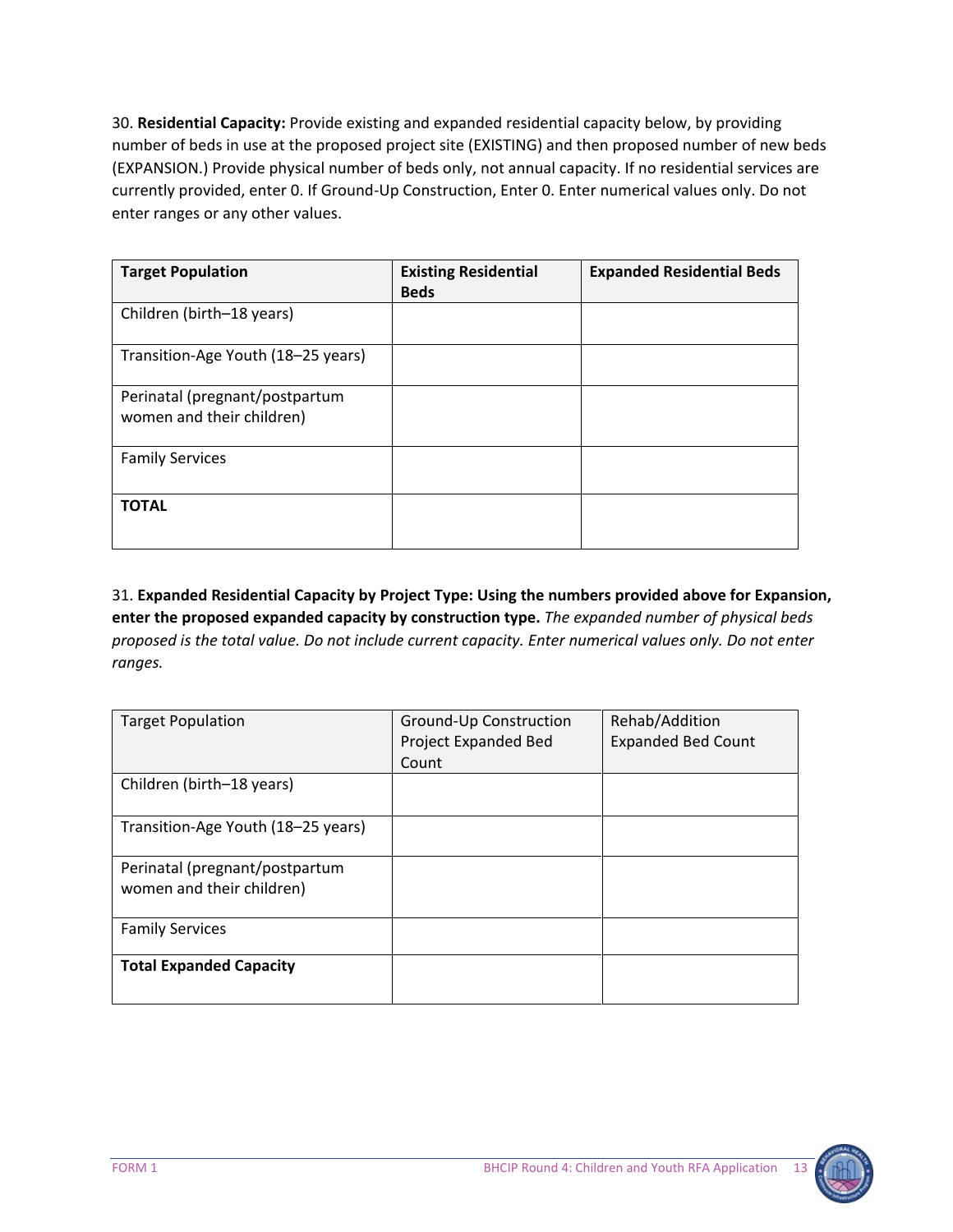32. **Narrative Description:** Provide a detailed narrative description of the proposed project's construction and design. Limit 1500 words.

- Describe any preliminary site plans, design drawings, and/or construction plans for the proposed project. This may include cost estimates with valid budgetary numbers from an architect, engineer, or licensed general contractor.
- If no construction plan is yet in place, please submit a valid Rough Order of Magnitude (ROM) cost estimate from an architect, engineer, or licensed general contractor.
- Describe any site amenities (examples: community and common areas, laundry, gated access, security, recreational areas, community garden, etc.) and sustainable and green building elements.
- Please describe any site mitigation requirements and complex or costly structural or site/topographical requirements.
- Include an explanation of any required demolition and off-site improvements (limit 1500 words).

33. If applicable to your phase, please upload the following documents:

- Form 8: Schematic Design Checklist
- Drawings: preliminary site plans, design drawings, or construction drawings for the proposed project— these may include schematic designs, architectural drawings, construction blueprints, other renderings
- Resumes: Resumes of the development team that developed the design/construction plans Contracts: A copy of all executed contracts for hire related to your project's development team (lawyer, construction manager, development manager, architect, consultants, contractor, etc.)

*Limit each file to 20MB. Label files as follows: Form Name\_Project Title\_Date. An example would be: Form 8\_Sunny Acres Rehab\_060122 or Drawings\_Sunny Acres Rehab\_060122.*

34. **Timeline for Incomplete Documents:** If you do not have one or more of the requested documents available, please share your timeline for completing them in the box below (limit 500 words).

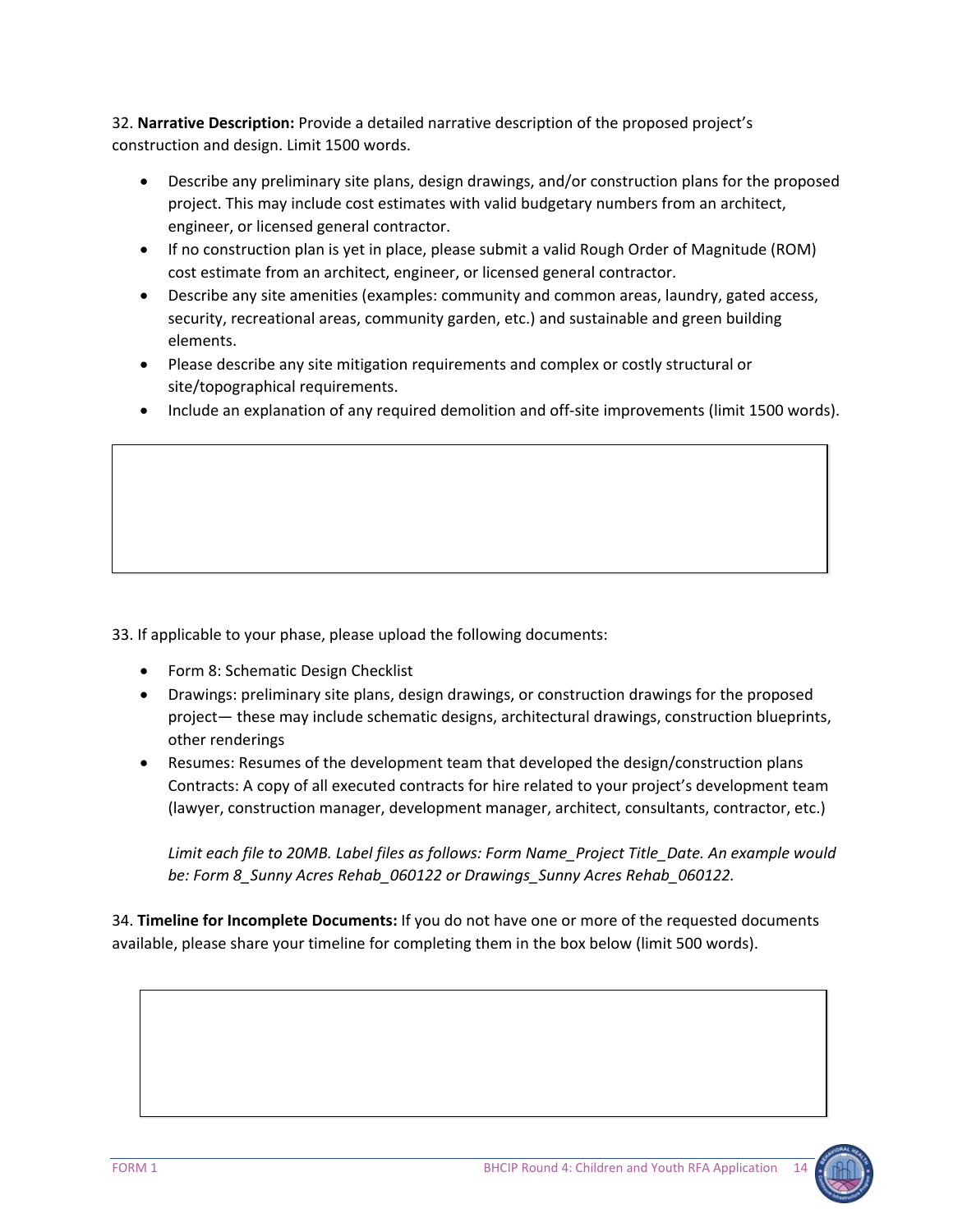# COMMUNITY SUPPORT AND YOUTH INVOLVEMENT

35. **Letters of Support and Community Engagement:** Complete and Upload Form 7: Community and Youth Engagement Tracking, as well as one of more of the following(see RFA Section 3.1 Eligibility Requirements). *Label all letters of support as follows: LOS\_Project Title\_Agency or Role of Author. An example would be: LOS\_Sunny Acres Rehab\_Kern County BH Department. Abbreviations are fine.*

 $\Box$  County board of supervisors, county behavioral health director, or county executive

 $\Box$  City council

 $\Box$  Tribal council (i.e., tribal council resolution)

 $\Box$  Community stakeholders and/or other community-based organizations

 $\Box$  Elected or appointed officials

36. If applicable, upload a letter of support from (see RFA Section 3.1: Eligibility Requirements):

- The applicant's CEO and/or board
- School-linked health centers must submit a letter of support from the school district or county office of education and a demonstrated history of providing behavioral health services for students.
- The county behavioral health agency or, if a tribal facility, the tribal board at the time of application or within the grant decision period (the letter must indicate that BHCIP grantees that operate Medi-Cal behavioral health services will have in place a contract with their county to ensure the provision of Medi-Cal services once the financed facility's expansion or ground-up construction is complete)

37. Please list the name, title, and affiliation of all authors of letters of support included with this application.

38**. Funding Request by Project Type**: As indicated in applicant response to Question 22, provide the total grant amount requested, not including match, by project construction type. Enter numerical values only. Enter 0 if type does not apply.

| <b>Project Construction Type</b>                                                   | <b>Grant Amount Requested</b> |
|------------------------------------------------------------------------------------|-------------------------------|
| 1. New ground-up construction (e.g., a new<br>facility or new setting being built) |                               |
| 2. Addition to an existing structure (e.g.,<br>constructing a new wing, new floor) |                               |

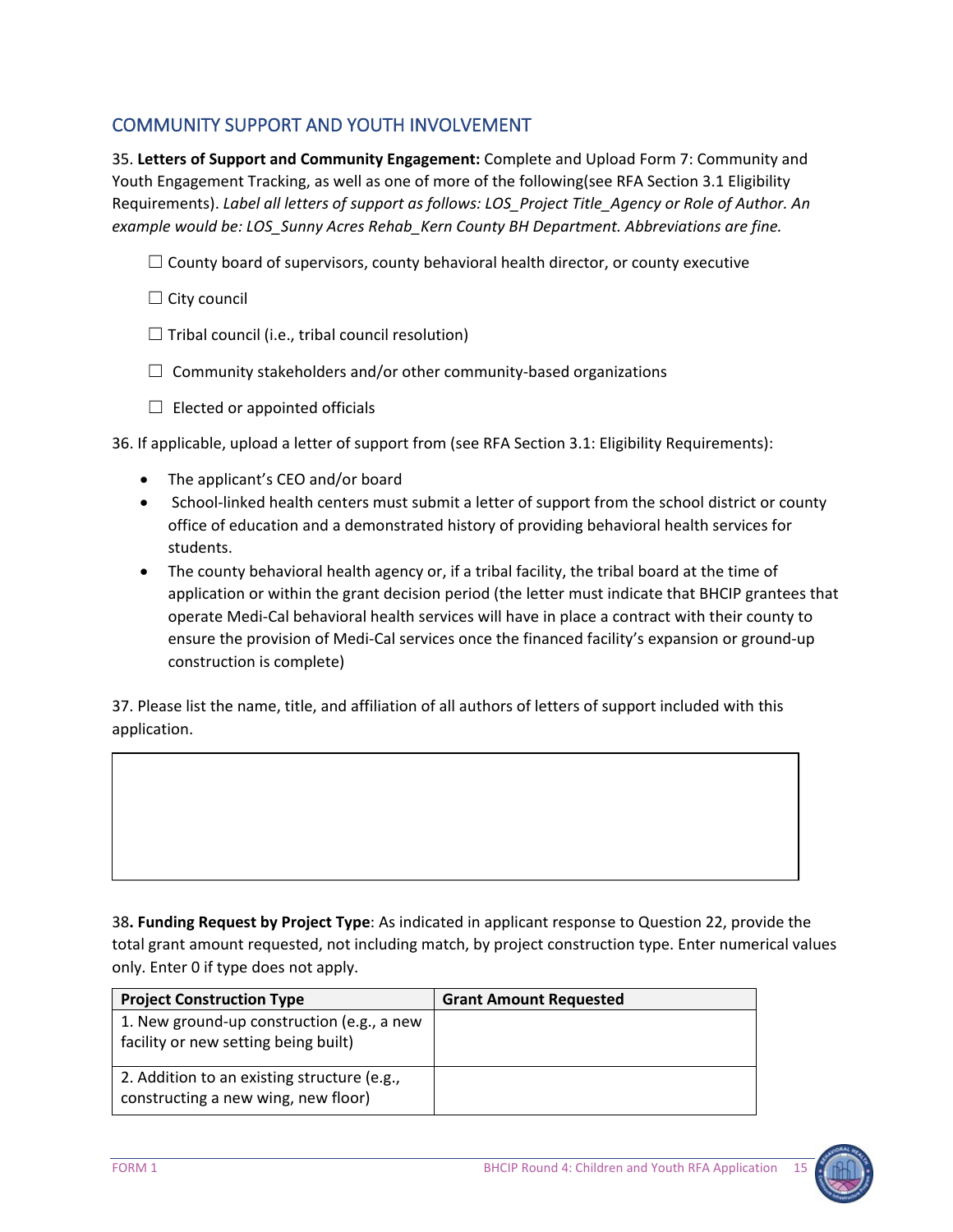| 3. Rehabilitation of an existing facility that<br>expands service capacity at current site              |  |
|---------------------------------------------------------------------------------------------------------|--|
| 4. Acquisition and adaptive reuse of an<br>existing property (e.g., repurposing a<br>grocery store)     |  |
| 5. Acquisition of existing facility/building,<br>ready for turnkey operations (no<br>renovation needed) |  |

# REQUIRED DOCUMENTS (ALL APPLICANTS)



Please ensure all the following required documents have been completed and uploaded along with your application (Please note, Form 1: Application Questions (this document) contains the questions that will be required, as applicable, in the zoomgrants portal.

Forms 2-8 below are available both on the [Children and Youth Grant Page](https://www.infrastructure.buildingcalhhs.com/grantees/cy/) as well as in the ZoomGrants [Portal;](https://www.zoomgrants.com/gprop.asp?donorid=2408&limited=4065) the documents on both sites are identical.

- Form 1: Application Questions (This document)
- Form 2: Budget Template
- Form 3: Development Team Information
- Form 4: Design, Acquisition, and Construction Milestone Schedule
- Form 5: Applicant's Certification of Prevailing Wage
- Form 6: Applicant's Certification of Funding Terms
- Form 7: Community and Youth Engagement Tracking
- Form 8: Schematic Design Checklist (as applicable)
- Any preliminary site plans, design drawings, or construction drawings for the proposed project these may include schematic designs, architectural drawings, construction blueprints, and/or other renderings (please limit each file size to less than 20 MB)
- Resumes of the development team that developed the design/construction plans
- A copy of all executed contracts for hire related to your project's development team (lawyer, construction manager, development manager, architect, consultants, contractor, etc.)
- A certified appraisal and a bank loan document, if identifying a real property contribution for match
- A valid Rough Order of Magnitude (ROM) cost estimate, if no construction plan is yet in place
- Letters of Support (See question 36)
- MOU with your partnering agency, if you are a for-profit entity who is not providing evidence of prior experience with a project of this type.